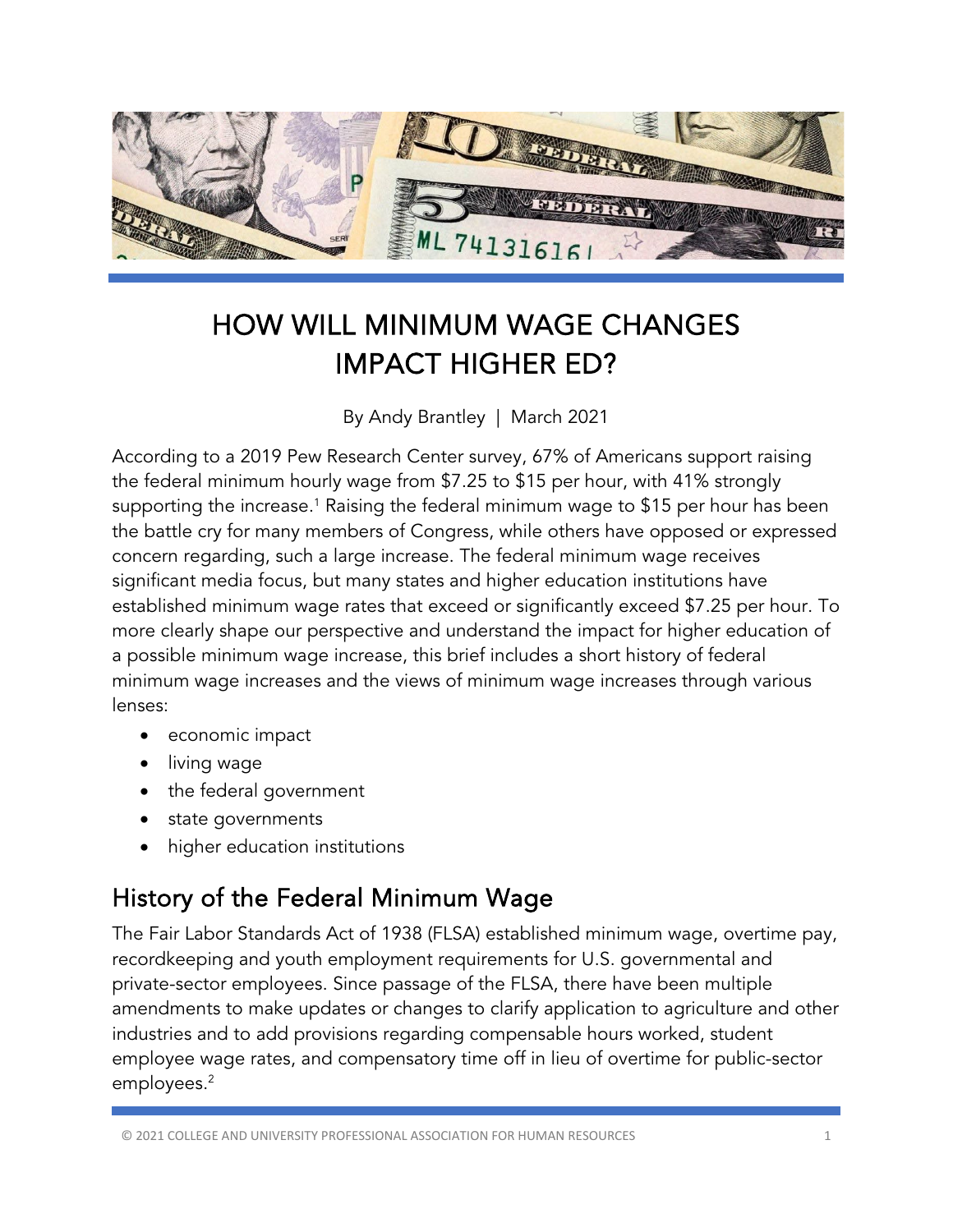Many of these amendments also included changes to the federal minimum wage. From 1938 to 2009, the minimum wage increased incrementally over time from \$0.25 per hour to \$7.25, but there have been no changes to the minimum wage during the last 12 years, the longest period of time without a change to the rate. Figure 1 reflects these changes since 1938. 3



Federal Minimum Hourly Wage, 1938-2021

*Figure 1.* Federal Minimum Hourly Wage, 1938-20214

### Minimum Wage Increases: An Economic Impact Lens

Does increasing the minimum wage have a negative impact on employment? In other words, do employers decrease the number of employees or the number of hours of work available to employees to offset increases to the minimum wage? Some studies have found that an increase in the minimum wage has no impact on employment, while others have found negative impacts. Boffy-Ramirez (2019) found that unemployment did not immediately increase and that employers did not replace full-time workers with part-time workers following a minimum wage increase. 5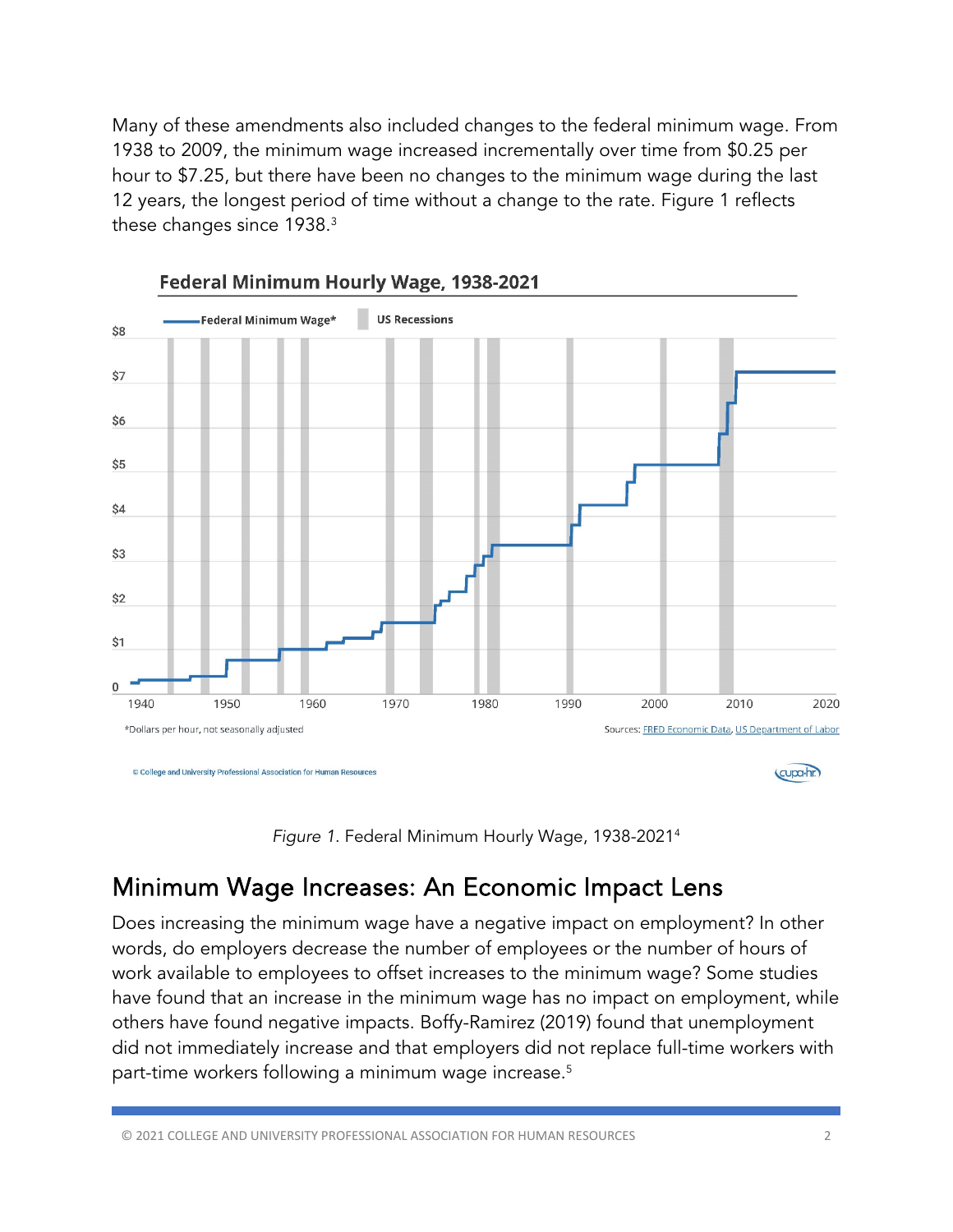Azar et al. (2019) emphasized the importance of reviewing the impact of minimum wage changes based on the density of population in areas across the country. <sup>6</sup> They found that an increase in the minimum wage leads to a decrease in the number of available low-wage positions in low-concentrated areas of the country and that this is less likely in more concentrated areas due to greater employment elasticity. Cengiz et al. (2019) reviewed state minimum wage increases from 1979 to 2016 and found that the number of low-wage positions did not change during the five years following an increase.7

Clemens and Strain (2017) reviewed the effects of state minimum wage increases between 2013 and 2015 on individuals with less than a high school education and found that employment in states that raised the minimum wage expanded at a slightly slower pace than states that did not implement an increase. <sup>8</sup> However, across many of their estimates, the differences were indistinguishable. In summary, results of economic studies are mixed. The bigger question for many across the country is whether a potential slight labor contraction is reason to keep the minimum wage at the current level.

#### Minimum Wage Increases: A Living Wage Lens

Ciscel (2000) described the living wage movement as a political strategy to raise awareness and increase real wages of the lowest-paid employees.<sup>9</sup> As is true for any political strategy, calculation of living wages by political action committees should be scrutinized to evaluate included elements and any assumptions built into the calculations. In 2004, Glasmeier developed the living wage calculator to create a geographic-based expenditure tool to determine the minimum food, childcare, health insurance, housing, transportation and other basic living costs for individuals and families and the minimum wage needed to meet these basic expenses.<sup>10</sup> Glasmeier developed the calculator as an alternative to published federal poverty levels which only incorporate basic food budget needs and do not include costs for things like healthcare and childcare.

According to Shook et al. (2020), 38.1 million people in the United States live in poverty, with 40% of the U.S. workforce, or 58.3 million workers, making less than \$15 per hour.11 Shook et al. also noted that \$15 per hour is not enough for most workers to meet the basic needs of their families. Shook and colleagues also point to the positive impact that raising the minimum wage has on food and housing security, as well as the mental health and well-being of workers (e.g., Cook & Frank, 2008). <sup>12</sup> Nadeau (2021) noted that the minimum wage does not cover necessary family living expenses, that many working adults are forced to seek public assistance and hold multiple jobs, and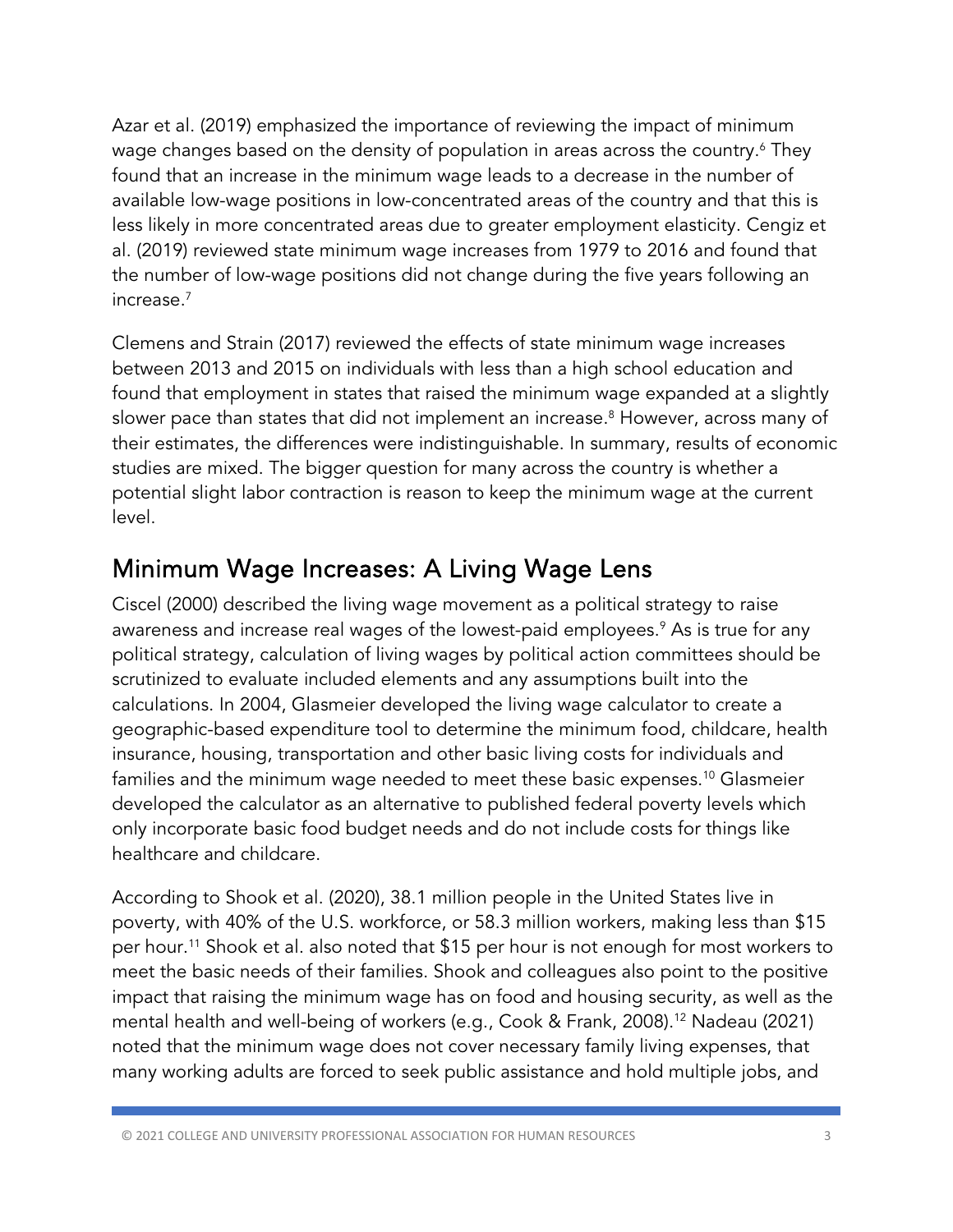that the living wage needed to cover basic expenses varies significantly by metropolitan area and geographic region of the country.<sup>13</sup>

Nadeau and their colleagues at the Massachusetts Institute of Technology (MIT) estimated that the 2020 living wage for a family of four (two working adults and two children) was \$21.54 per hour, or \$89,606 per year, and \$15.41 per hour, or \$32,040 per year, for a single adult. The economic and living wage lenses are frequently referenced during minimum wage debates in Congress.

#### Minimum Wage Increases: The Federal Lens

Eighty-six percent of Congressional Democrats and Democrat-leaning independents support an increase to \$15 per hour, but the majority of Congressional Republicans, 57%, oppose raising the minimum wage to \$15 per hour (Davis & Hartig, 2019).<sup>14</sup> Voiced support or opposition to any political position is an important indicator, but how members of Congress actually vote when the proposed change is introduced could be different.

White House spokesperson Rosemary Boeglin recently tried to connect the living wage and economic lenses: "No American should work full time and live in poverty. Raising the minimum wage reduces poverty and has positive economic benefits" (Wiseman, 2021). <sup>15</sup> The Congressional Budget Office also recently incorporated the living wage and economic lenses by concurring that the change to a \$15 per hour minimum would increase pay for millions and help 1.3 million out of poverty, but also noting that the change would cause 1.4 million jobs to disappear (Alsalam et al., 2019). 16

Is raising the minimum wage going to be approved by Congress? As the debate continues in Washington, D.C., many state leaders have already taken action to change the minimum wage.

### Minimum Wage Increases: State Lenses

According to the National Conference of State Legislatures (NCSL, 2021), 29 states and the District of Columbia had minimum wage rates above \$7.25 per hour as of January 1, 2021.17 The NCSL also noted that Alabama, Louisiana, Mississippi, South Carolina, and Tennessee do not have state minimum wage rates, and that Georgia and Wyoming have minimum wage rates that are lower than the federal minimum wage. Minimum wage in these states defaults to the federal minimum.

Clemens and Strain (2017) noted that during the years following the 2008 recession, there was little movement of minimum wages at the federal or state level.<sup>18</sup> The federal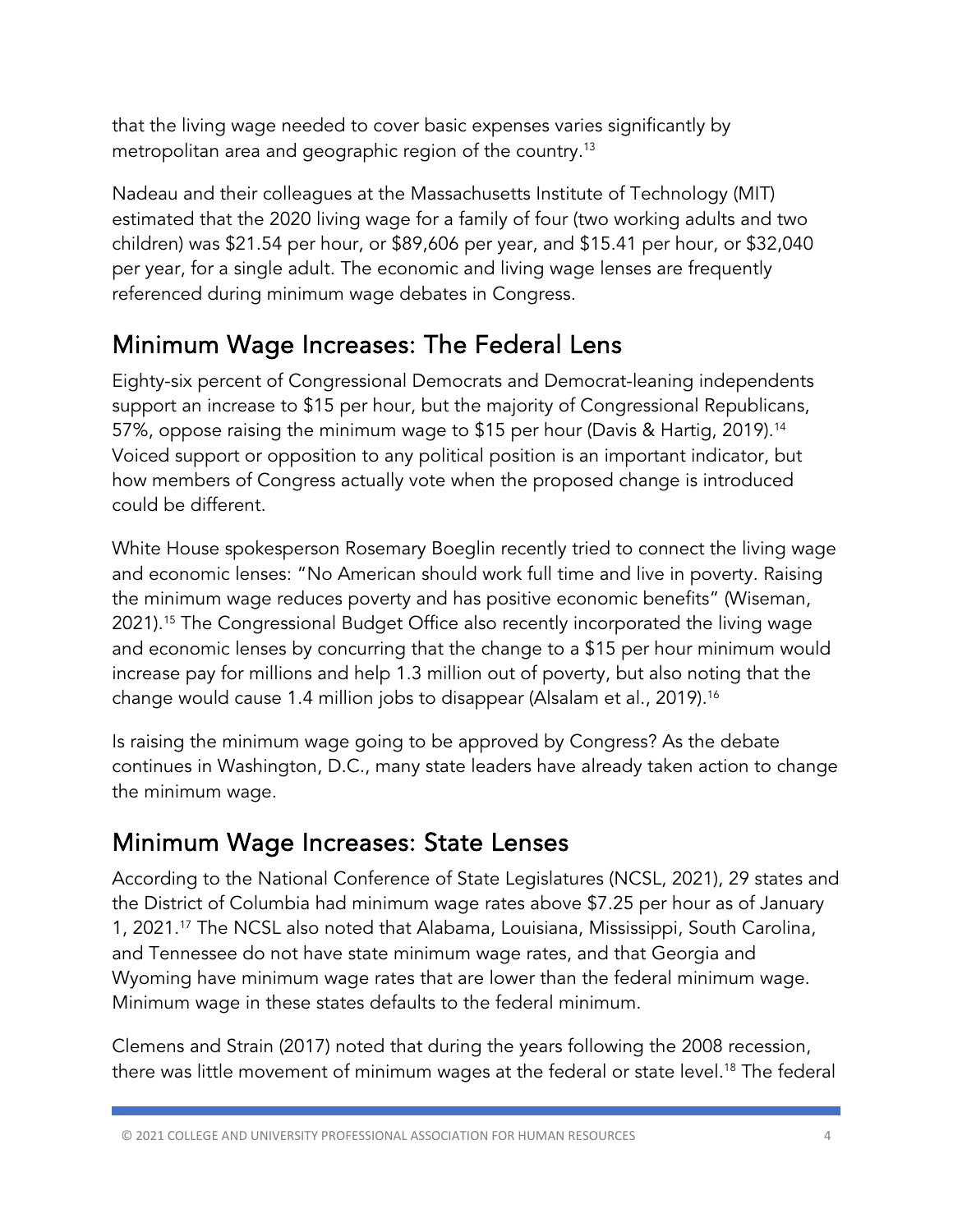minimum wage increased to \$7.25 in July 2009, but there were few state adjustments through calendar year 2012. There have been many adjustments since 2012. In fact, the NCSL noted that 21 states increased their minimum wage rates effective January 1, 2020, with seven states automatically increasing them based on cost of living, and 14 increasing due to legislation or popular-vote outcomes. A number of states, including California, Connecticut, Illinois, Maryland, Massachusetts, New Jersey, and New York, have adopted plans that will move their state minimums to \$15 through a phased approach during the next few years (NCSL, 2021). These state-level changes have impacted higher education pay scales and increased the percentage of employees paid at or above \$15 per hour (Figure 2).





Figure 2. Percentage of U.S. Workforce Below \$15 Minimum Wage<sup>19</sup>

#### Minimum Wage Increases: A Higher Education Lens

Some private and public institutions, including Duke University, The Ohio State University, the University of Washington, the University of Connecticut, and the University of Memphis have adjusted the hourly wage of their lowest paid employees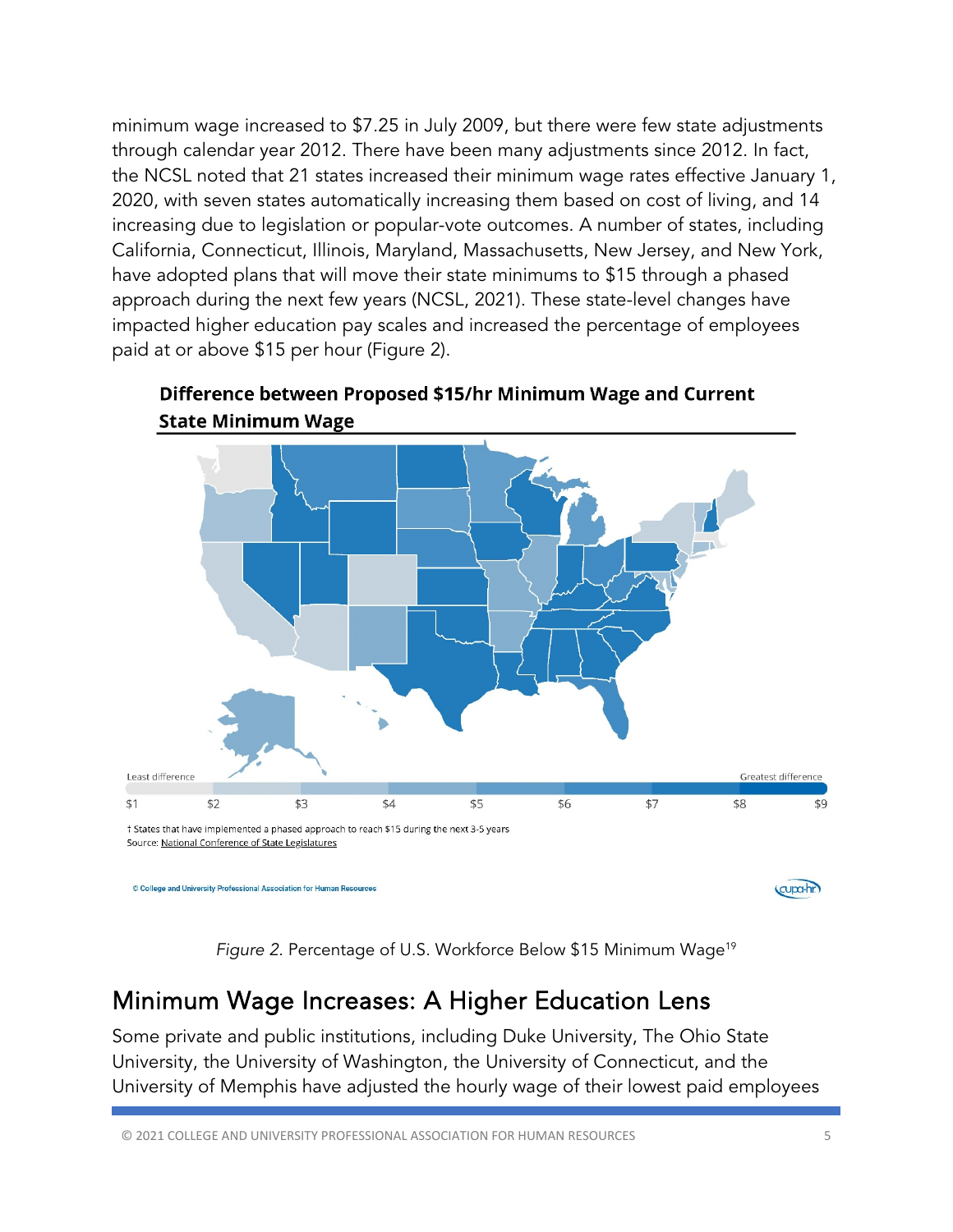to \$15 or higher (Grantham, 2017; Palm-Houser, 2019; Holtz, 2019; UCONN Human Resources, 2019; Smith, 2020).20 Data from the CUPA-HR *Staff in Higher Education Survey* show that the percentage of higher education employees paid below \$15 per hour has steadily declined for all categories of positions over the last four years, with the largest decline for service/maintenance positions (Figure 3). 21



2017-2020 STAFF IN HIGHER EDUCATION Percentage of Non-Exempt Staff Below Proposed \$15/hr Minimum



As of November 1, 2020, 23% of non-exempt higher education employees were paid below \$15 per hour. This varies by position category, with 40% of service/maintenance employees, 17% of office/clerical, 12% of technical/paraprofessional, and only 4% of skilled craft employees paid below \$15 per hour. There are also regional differences in the percentage of higher education employees paid less than \$15 per hour. The South has the highest percentage of employees paid below \$15 with 29%, followed by the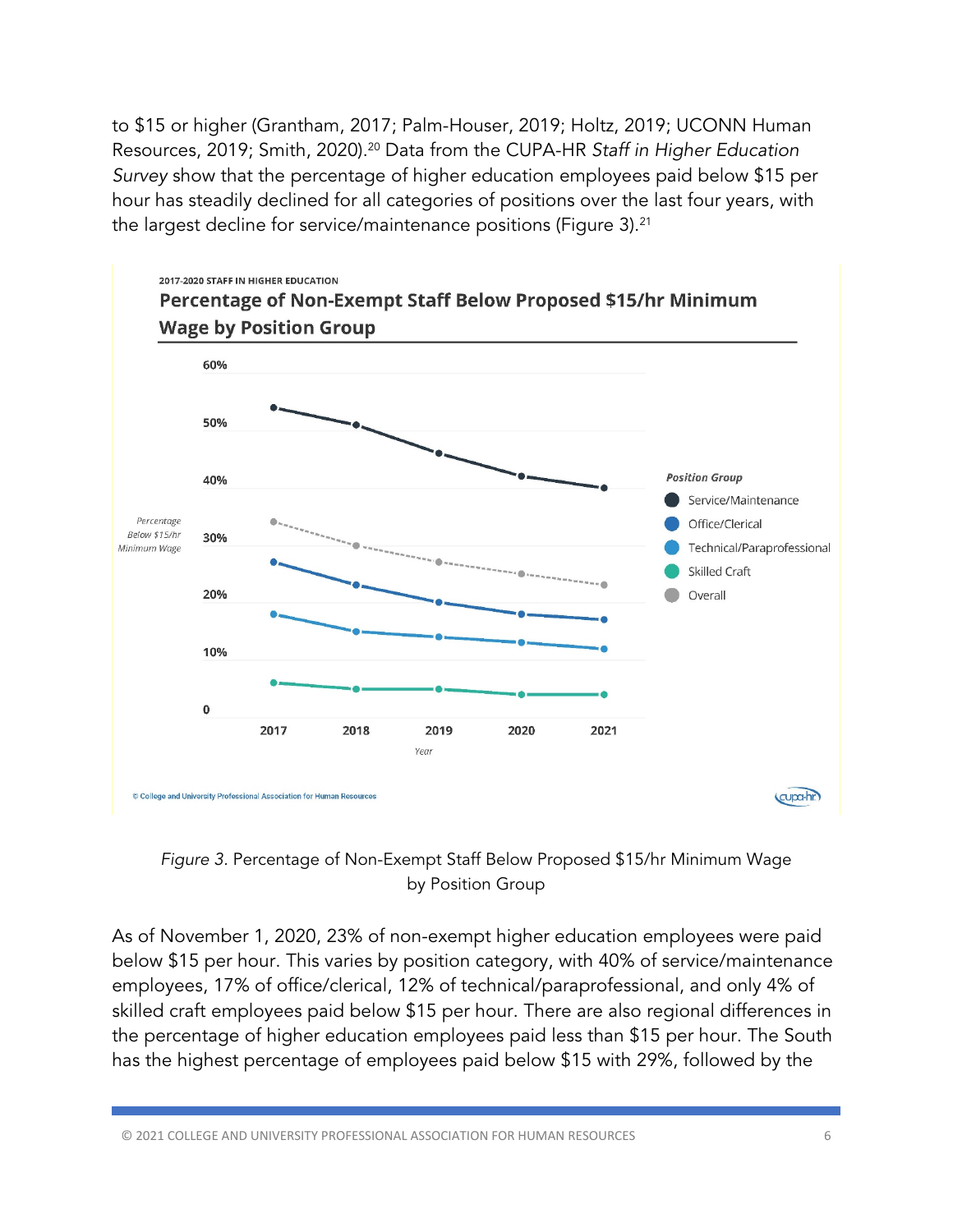Midwest with 21%, the West with 18%, and the Northeast with the lowest percentage, 15% (Figure 4).22



2017-2020 STAFF IN HIGHER EDUCATION Percentage of Non-Exempt Staff Below Proposed \$15/hr Minimum

*Figure 4.* Percentage of Non-Exempt Staff Below Proposed \$15/hr Minimum Wage by Census Region

As noted in Figures 3 and 4, fewer higher education employees are paid less than \$15 compared to four years ago. These national trends and examples from institutions are noteworthy. A review of publicly available published minimum wage rates from state flagship institutions compared to state and federal minimum wages yield the following:

- Only two institutions have published minimum wage rates at, or within two cents of, the federal minimum wage.
- Three states have minimum wage rates of \$13 or more. The highest is Washington with a minimum rate of \$13.69, followed by Massachusetts and California with \$13.50 and \$13.00, respectively.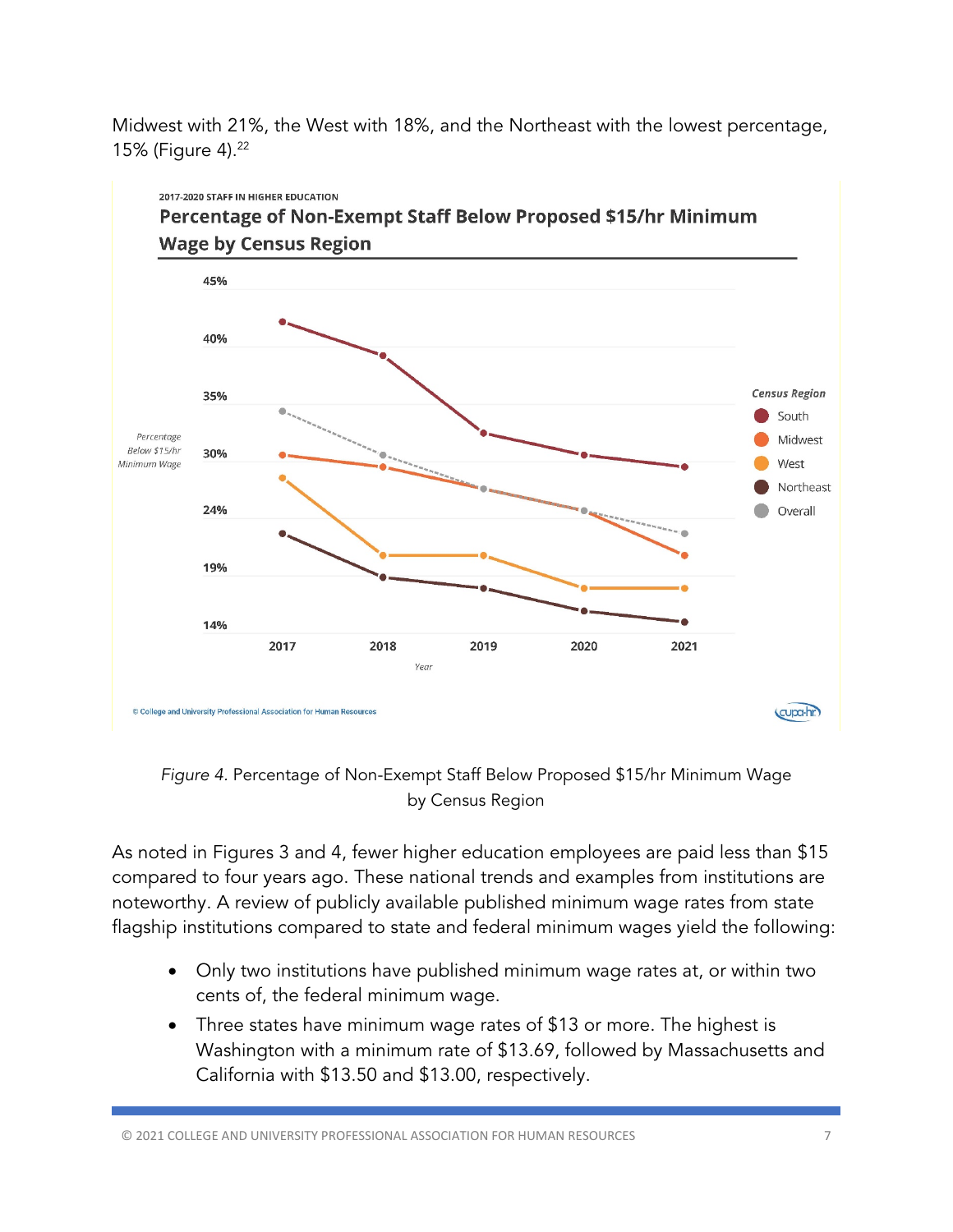- Seven state flagship institutions the University of Connecticut, the University of Florida, the University of Hawai'i, the University of North Carolina, The Ohio State University, the University of Washington, and the University of Wisconsin — have minimum wage rates of \$15 or higher.
- Thirty-six institutions have published minimum wage rates of \$10 or higher, and 10 have minimum wage rates of \$12 or more.

One limitation of this review is that the published minimum institution wage rates might be less than the hourly rate actually paid to the lowest-paid employees. Some institution pay scales have not been updated in many years, and it is possible that employee wage rates have been increased without making changes to the published pay scale. This review also does not include wage rates for students or temporary employees. Availability of pay scales for students and temporary employees was inconsistent from institution to institution. It is possible that institutions have established hourly rates for these employees that are lower than the published rates for full-time, benefit-eligible employees.

## Conclusion and Next Steps for Institutions

There is much debate regarding the federal minimum wage rate, and perspectives differ based on the lens through which changes to the rate are viewed. An economic lens provides mixed views, with some studies indicating that increases lead to reduction in jobs and some indicating no job losses. A living wage lens highlights the impact on individuals and families and the opportunity to lift families out of poverty.

A federal lens includes the economic and living wage perspectives but is largely divided along party lines, with strong support for minimum wage increases from Democrats and mixed views from Republicans. The state lens differs by state, with 21 states using the federal minimum wage, none currently using a minimum rate of \$15 or higher, and seven working toward \$15 during the next few years. The higher education lens is also mixed, but the trend during the last four years illustrates an overall commitment to raise minimum pay levels.

A review of public state flagship institutions highlights the work of many institutions to increase the pay of the lowest-paid employees, with 36 using rates of \$10 or more, 10 using rates of \$12 or more, and eight paying hourly rates of \$15 or higher. A change of the federal minimum wage rate to \$15 per hour would impact all but a few flagship institutions, but many are already well on their way to \$15 per hour.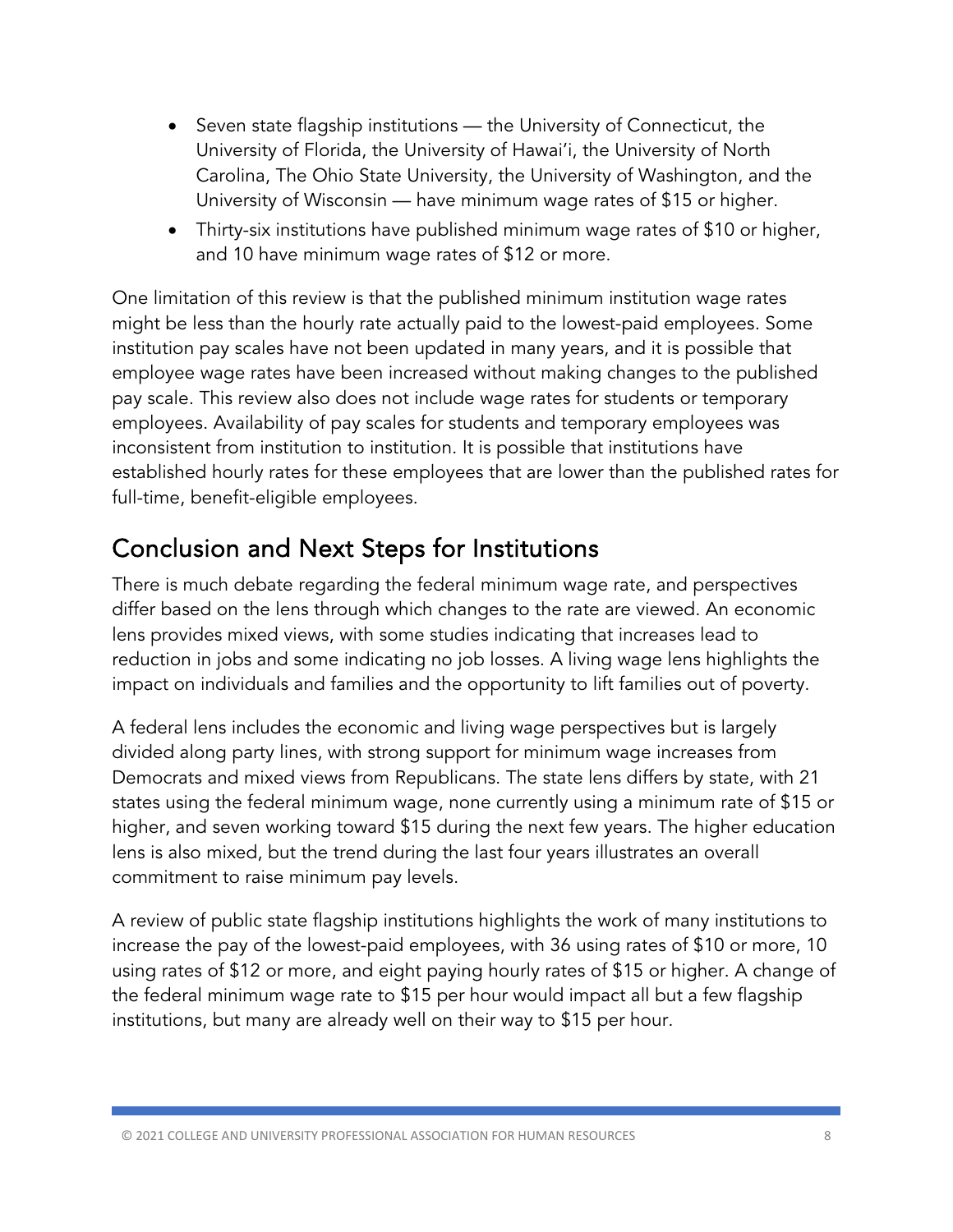#### Next steps for institutions:

- Review and update published pay scales to ensure that the lowest rates reflect the lowest rate paid to employees. Outdated pay scales send the wrong message to potential applicants and the entire community. If you are at a public institution that must publish an outdated state or system pay scale, include additional details to alert readers that your starting pay is higher than the published rate.
- If the lowest hourly rate paid at your institution is not already \$10 or higher, work with other campus leaders to increase the pay rate for your lowest-paid employees. These are challenging budget times for colleges and universities, but turnover due to pay that is not competitive creates an even more significant short- and long-term challenge.
- If you are paying \$15 or more per hour, highlight this in communications and website resources available to current and prospective employees.
- The pandemic has impacted all employees, but specifically review how it has impacted your lowest-paid employees. If hours have been reduced, is there the possibility of restoring these hours during the next several months? Are there issues such as childcare or elder care that may require guidance or assistance?
- Ensure that your lowest-paid employees are aware of and connected to local community resources. An hourly pay rate of \$15 per hour might help a single person meet basic needs, but it will not be sufficient to meet the needs of a single parent who is trying to provide for their family. Paying a reasonable minimum rate of pay is just one part of our responsibility as employers and leaders in our communities.

Citation for this report: Brantley, Andy (2021, March). *How Will Minimum Wage Changes Impact Higher Ed? (Research Report)*. CUPA-HR.

- 1. Davis, L., & Hartig, H. (2019, July 30). *[Two-Thirds of Americans Favor Raising Federal](https://www.pewresearch.org/fact-tank/2019/07/30/two-thirds-of-americans-favor-raising-federal-minimum-wage-to-15-an-hour/)  [Minimum Wage to \\$15 an Hour.](https://www.pewresearch.org/fact-tank/2019/07/30/two-thirds-of-americans-favor-raising-federal-minimum-wage-to-15-an-hour/)* Pew Research Center.
- 2. U.S. Department of Labor (n.d.). *[History of Changes to the Minimum Wage Law.](https://www.dol.gov/agencies/whd/minimum-wage/history)* U.S. Department of Labor.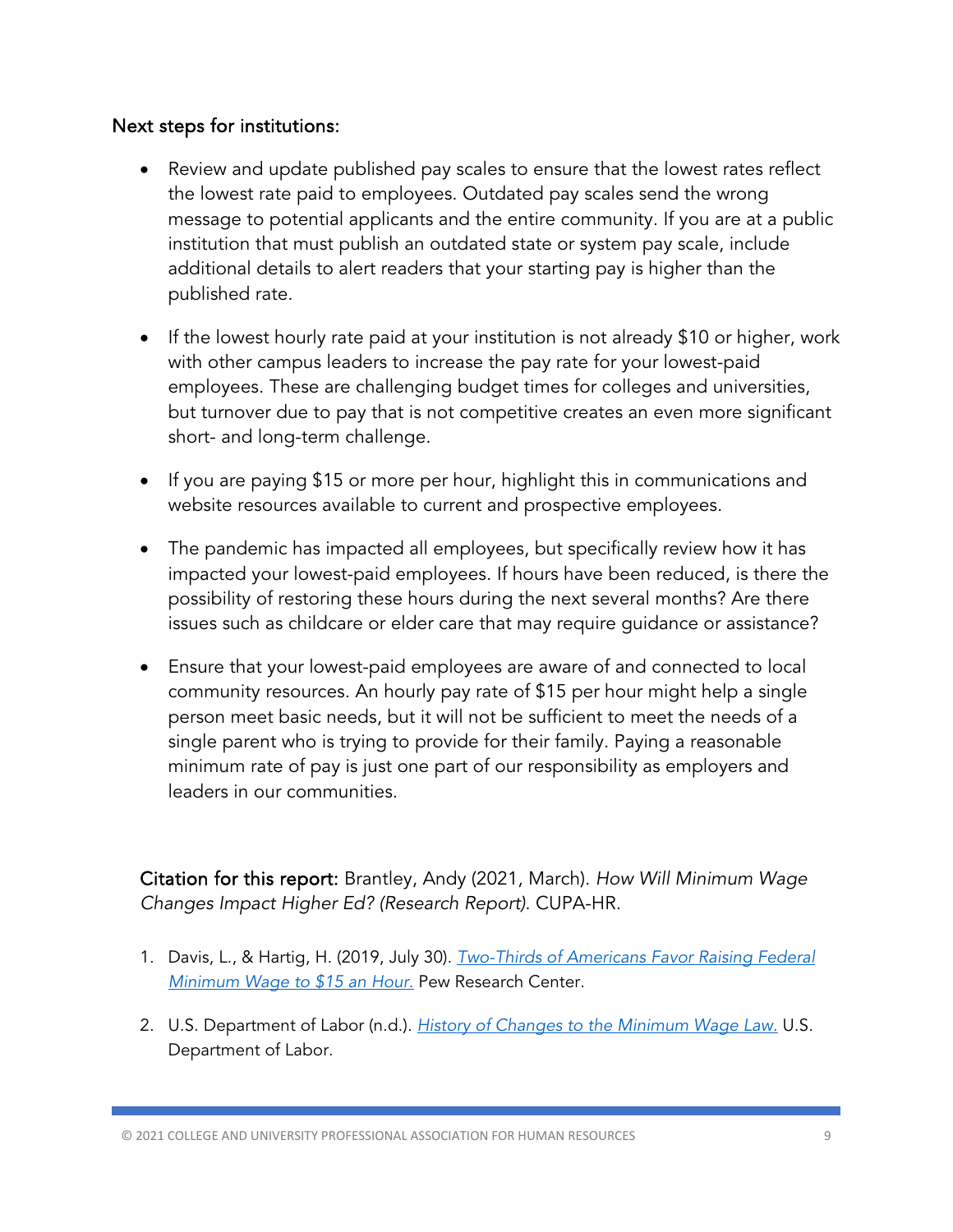- 3. U.S. Department of Labor (2021, January 29). *[Federal Minimum Hourly Wage for](https://fred.stlouisfed.org/series/FEDMINNFRWG)  [Nonfarm Workers for the United States](https://fred.stlouisfed.org/series/FEDMINNFRWG)* [FEDMINNFRWG]. Federal Reserve Bank of St. Louis.
- 4. Ibid.
- 5. Boffy-Ramirez, E. (2019, February). *[The Short-Run Effects of the Minimum Wage on](https://www.iza.org/publications/dp/12137/the-short-run-effects-of-the-minimum-wage-on-employment-and-labor-market-participation-evidence-from-an-individual-level-panel)  [Employment and Labor Market Participation: Evidence From an Individual-Level Panel.](https://www.iza.org/publications/dp/12137/the-short-run-effects-of-the-minimum-wage-on-employment-and-labor-market-participation-evidence-from-an-individual-level-panel)* Institute of Labor Economics.
- 6. Azar, J., Huet-Vaughn, E., Marinescu, I., Taska, B., & von Wachter, T. (2019). *[Minimum](https://www.nber.org/papers/w26101)  [Wage Employment Effects and Labor Market Concentration](https://www.nber.org/papers/w26101)* (Working Paper 26101). National Bureau of Economic Research*.*
- 7. Cengiz, D., Dube, A., Lindner, A., & Zipperer, B. (2019). The Effect of Minimum Wages [on Low-Wage Jobs.](https://doi.org/10.1093/qje/qjz014) *The Quarterly Journal of Economics 134*(3), 1405-1454.
- 8. Clemens, J., & Strain, M. R. (2017). *[Estimating the Employment Effects of Recent](https://www.nber.org/papers/w23084)  [Minimum Wage Changes: Early Evidence, and Interpretative Framework, and a](https://www.nber.org/papers/w23084) Pre-[Commitment to Future Analysis](https://www.nber.org/papers/w23084)* (Working Paper 23084). National Bureau of Economic Research.
- 9. Ciscel, D. (2000). [The Living Wage Movement: Building a Political Link From Market Wages](http://www.jstor.org/stable/4227582)  [to Social Institutions.](http://www.jstor.org/stable/4227582) *Journal of Economic Issues, 34*(2), 527-535.
- 10. Living Wage Calculator (n.d.). *[About the Living Wage Calculator.](https://livingwage.mit.edu/pages/about)* Living Wage Calculator.
- 11. Shook, J., Goodkind, S., Engel, R.J., Wexler, S., & Ballentine, K.L. (2020). [Moving](https://doi.org/10.1177/1044389420923473)  [Beyond Poverty: Effects of Low-Wage Work on Individual, Social, and Family Well-](https://doi.org/10.1177/1044389420923473)[Being.](https://doi.org/10.1177/1044389420923473) *Families in Society: The Journal of Contemporary Social Services 101*(3), 249- 259.
- 12. Cook, J.T., & Frank., D.A. (2008). [Food Security, Poverty, and Human Development in](https://doi.org/10.1196/annals.1425.001)  [the United States.](https://doi.org/10.1196/annals.1425.001) *Annals of the New York Academy of Sciences*, *1136*(1), 1-16.
- 13. Nadeau, C.A. (2021, February 12). *[A Calculation of the Living Wage.](https://livingwage.mit.edu/articles/61-new-living-wage-data-for-now-available-on-the-tool)* Living Wage Calculator.
- 14. Davis, L., & Hartig, H. (2019, July 30). *[Two-Thirds of Americans Favor Raising Federal](https://www.pewresearch.org/fact-tank/2019/07/30/two-thirds-of-americans-favor-raising-federal-minimum-wage-to-15-an-hour/)  [Minimum Wage to \\$15 an Hour.](https://www.pewresearch.org/fact-tank/2019/07/30/two-thirds-of-americans-favor-raising-federal-minimum-wage-to-15-an-hour/)* Pew Research Center.

<sup>© 2021</sup> COLLEGE AND UNIVERSITY PROFESSIONAL ASSOCIATION FOR HUMAN RESOURCES 10